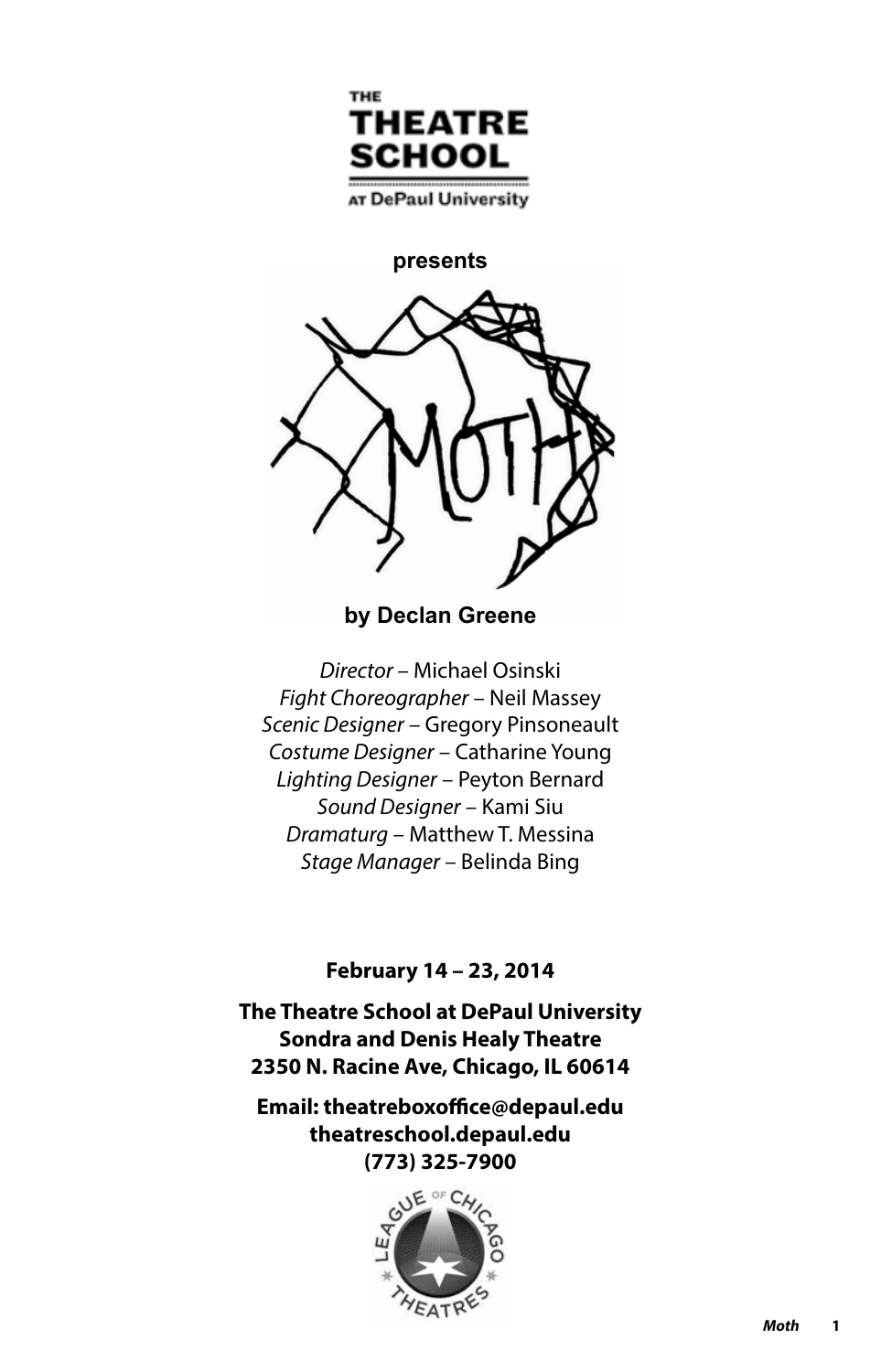## **CAST** [in alphabetical order]

## PRODUCTION STAFF

Haze, strobe lights, very loud sounds and very bright lights will be used.

The play will be performed without intermission.

*Moth* is presented by special arrangement with RGM Artist Play Group Pty. Ltd

## SPECIAL THANKS

Brian Balcom, Ian Frank, Matthew Hultgren, Lavina Jadhwani, Kevin Kingston, Derick Loafmann, Jason Loewith, Gigi Naglak, Andrew Peters, Marc Pinate, Lisa Portes, Meghann Williams and Kelvin Wong.

# TAKE YOUR SEAT

and support The Theatre School

DePaul University invites you to support The Theatre School Capital Campaign. Your gift of a named seat will give you a permanent place inside The Theatre School's new home at the corner of Racine and Fullerton.

Be recognized for your support with  $\alpha$  plaque bearing your name on one of  $\alpha$  limited number of available seats within the 250-seat thrust theatre or the 100-seat flexible theatre in the new performing arts facility at the heart of the Lincoln Park Campus.

> The Fullerton Stage \$3,000 Premiere Section \$2,000 Center Section \$1,000 Right/Left Section

Sondra and Denis Healy Theatre \$250 Moveable Chairs

Don't miss this window of opportunity. Make your gift today and be a lasting part of this transformative space that will inspire generations of students and audiences.

For more information visit *alumni.depaul.edu/TakeYourSeat*

| Abaigeal O'Donnell, Marisa Melito, James Mitchell |
|---------------------------------------------------|
|                                                   |
|                                                   |
|                                                   |
|                                                   |
|                                                   |
| Nosakhere Cash-O'Bannon, Bryant Hunter            |
| Mary Kirwan, Ki-Jana Moore                        |
|                                                   |
|                                                   |
|                                                   |
|                                                   |
|                                                   |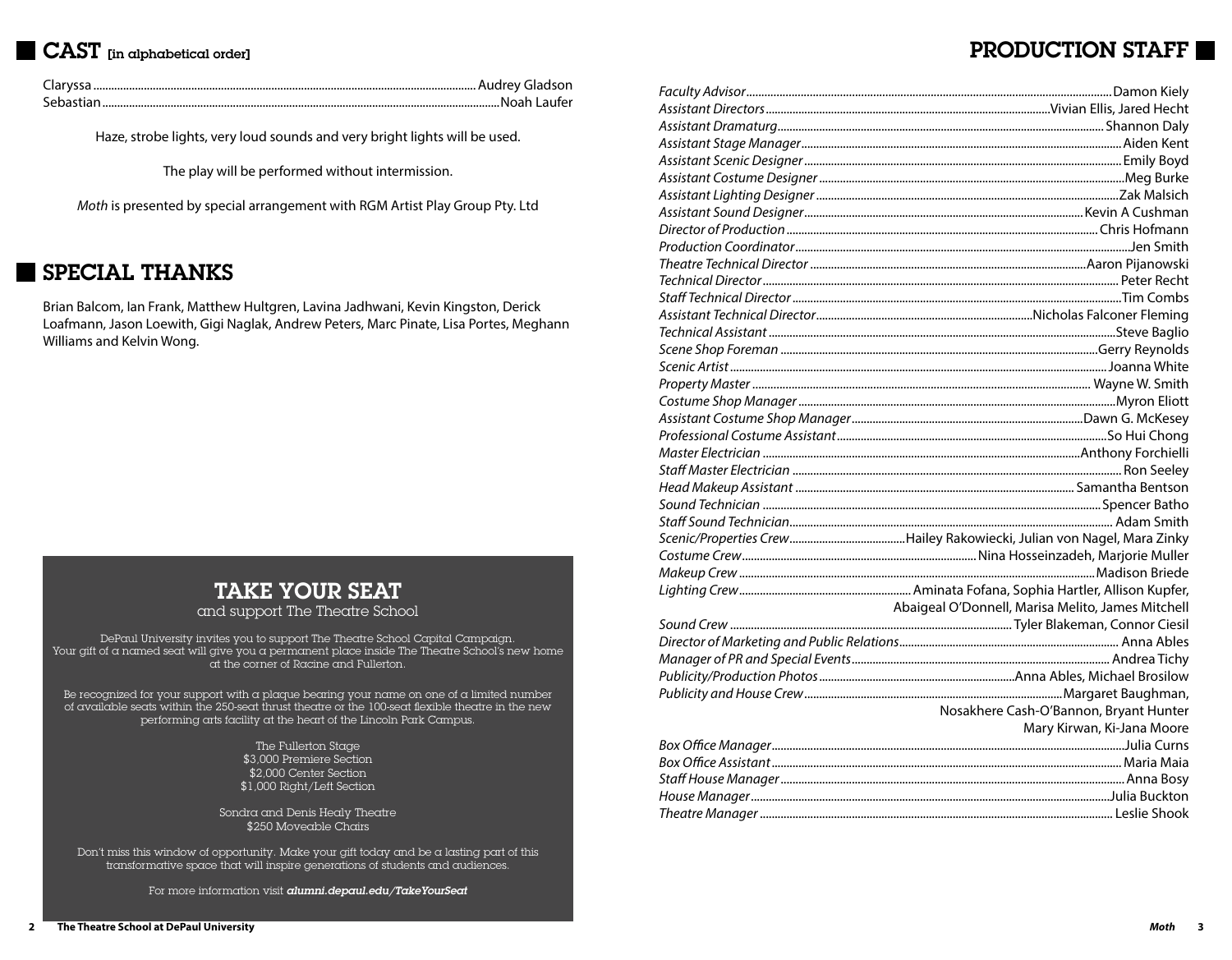## DRAMATURGY NOTE

I don't know about you, but a good portion of my adolescence sucked. I was small, a late bloomer, thought it was a good idea to wear neon green and orange shoelaces everyday, etc. And, yeah, I got the shit kicked out of me once or twice. But, I eventually found solace in a great group of friends and came out the other side a fairly productive member of society. I was lucky.

As we trudged through our teen years we filled one of three roles at some time or another: bully, victim or bystander. My shoelaces put me in category two a few times.

This play is not about a bullying victim, but a bystander, a person that stood by and did nothing in an act of self-preservation.

Bullying is more than name-calling, pushing, and shoving. Bullying is more than bus stop taunting. Bullying is more than a bad day. Bullying is a slow, systematic erasure of identity. The day-to-day humiliation a bullying victim suffers is enough to turn him or her into a shell of a person. It is enough to transform him or her into something unrecognizable.

Bullying is only the catalyst of this tragedy.

 $\sim$  Matthew T. Messina, 4<sup>th</sup> Year BFA, Dramaturgy/Criticism

## DIRECTOR'S NOTE

"The moth don't care when he sees the flame He might get burned but he's in the game And once he's in he can't go back He'll beat his wings 'til he burns them black No the moth don't care when he sees the flame No the moth don't care when he sees the flame" ~ Aimee Mann

"The boys and girls in the clique The awful names that they stick You're never gonna fit in much, kid But if you're troubled and hurt What you got under your shirt Will make them pay for the things that they did" ~ My Chemical Romance

 $\sim$  Michael Osinski, 3<sup>rd</sup> Year MFA, Directing

## Q & A WITH THE DIRECTOR MICHAEL OSINSKI

*Matthew T. Messina: How did you find yourself in DePaul's MFA Directing program?*

*Michael Osinski:* I co-founded my own theatre company in Philadelphia with some friends, and I had been running it for close to seven years. I was getting tired of spending more time balancing books than directing plays. So I decided to apply to grad school, so I could spend time focusing on nothing but theatre for a little while. After two years of applying, I ended up at the place that had always been my first choice.

*MTM: What are some of your early artistic influences?*

*MO:* Music video directors in the 80s and 90s were probably my first major influence. As a kid I watched as much MTV as I did Sesame Street. I still own a few DVDs featuring videos by directors like Mark Romanek and Michel Gondry. So it only makes sense that when it came to theatre, I was drawn to musicals first, but not the ones with huge lyrical Rodgers and Hammerstein numbers. I loved ones with a bit more spectacle like *The Who's Tommy*. As for plays, I gravitated to Albee and Pinter first, because I liked the sense of menace in their writing. I've never really been a fan of the happy ending.

*MTM: What drew you to* Moth*?*

*MO:* The characters were the initial draw. I see a little bit of myself in each of them. They're weird, they're a little bit angry, and they use a whole lot of profanity. I can identify with the underdog and the outcast. Sadly, I can identify with the phenomenon of school bullying, primarily from the victim's perspective. But I also love the way the play is written. It abandons the traditional linear narrative, so it takes a while to figure out exactly what is going on and where the play is headed. It also doesn't take place in a realistic environment, so the actors, the designers, and even the audience get to use their imaginations to define the world. It naturally fits with my aesthetic, yet it allows me to tell a story that I'm personally connected to.

*MTM: How is* Moth *similar or different from other plays you've tackled?*

*MO:* In most of my plays, there is some sort of puzzle for the audience to figure out, and that's no different with *Moth*. The play also allows me to keep playing with tech elements—specifically lights and sound. I don't have to restrict myself to realistic gestures. I can be more abstract or expressionistic. The biggest difference with *Moth* is the size of the cast. In my second year at The Theatre School, I didn't direct a play with fewer than nine people in it. Now I'm working with only two actors the whole time. I'm not building a big ensemble. I have to figure out ways to develop a much more intimate relationship between two people.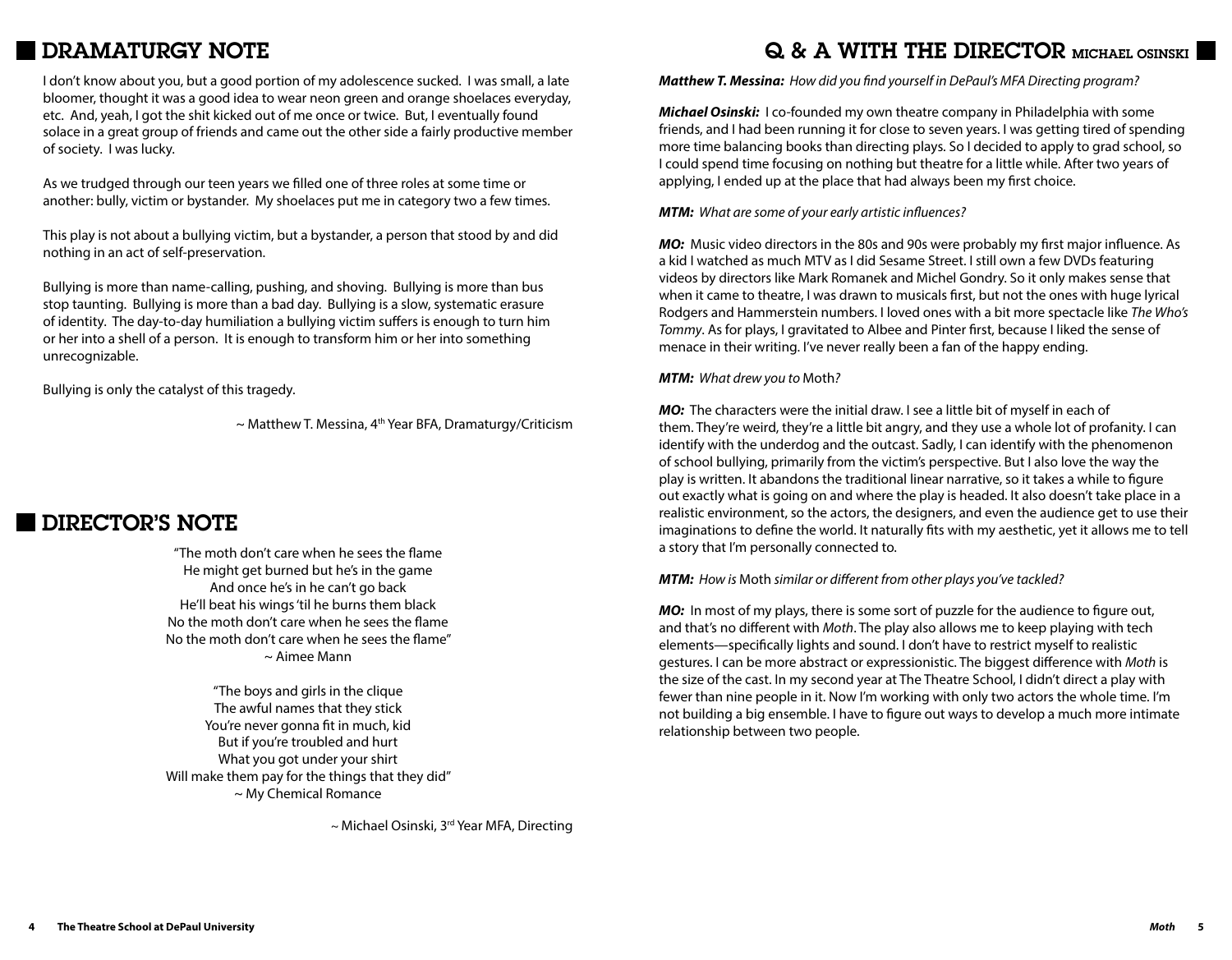## **BIOGRAPHIES**

**Audrey Gladson** *(Claryssa)*, 3rd Year BFA/ Acting. You may have seen Audrey in the previous Theatre School productions of *The Physicists* directed by Ann Wakefield; *12 Angry Jurors* directed by Damon Kiely; *Living Together* by Patrice Egleston; and *Arabian Nights*, directed by Kevin Kingston.

**Noah Laufer** *(Sebastian)*, 3rd Year BFA/ Acting. Noah hails from Milwaukee, Wisconsin. He recently appeared in Wulfden Theatre's production *Fool's Paradise*. Noah has been seen in The Theatre School's *The Physicists*, *Come Blow Your Horn!*, *Table Manners*, and *Arabian Nights.* 

**Declan Greene** *(Playwright),* Declan Greene is a writer and theatre-maker based in Melbourne. His plays include *A Black Joy* and *Moth* and have been produced at Malthouse Theatre, Sydney Opera House, and The Storeroom. His awards include the Malcolm Robertson Prize (2010), the R.E. Ross Trust Playwright's Development Awards (2007 and 2009), and the Green Room Award for Best Original Writing (2010). His commissions include Melbourne Theatre Company, Malthouse, HotHouse, and Arena Theatre. Alongside Ash Flanders, Declan runs D.I.Y. 'trash-theatre' group *Sisters Grimm* and has co-devised and directed work including *Mommie & the Minister* and *Cellblock Booty*, touring locally and internationally.

**Michael Osinski** *(Director),* 3rd Year MFA/ Directing. Michael comes to Chicago by way of Philadelphia, where he was the cofounder and Producing Artistic Director of Flashpoint Theatre Company for six seasons. Professional directing credits include *Far Away*, *autobahn*, and four other local premieres at Flashpoint, as well as assistant directing at the Wilma Theater, Strawdog Theatre, and Steppenwolf Theatre Company. DePaul credits include *Machinal*, *When the Rain Stops Falling*, and the ensemble-devised *The Hamlet Project*. Michael is a graduate of Drew University. http://www.michael-osinski.com/

**Damon Kiely** *(Faculty Advisor)*, Damon is a professional director and writer, as well as a full time professor of directing and acting for DePaul's Theatre School. His show *Hank Williams: Lost Highway* was presented at American Blues Theatre. In Chicago, he has directed regional premieres of work by Lisa Kron and Jordan Harrison for Next Theatre, The Chicago premiere of Gore Vidal's *Weekend* for TimeLine Theatre Company, the regional premiere of Gina Gionfriddo's *Becky Shaw* for A Red Orchid Theatre, and the world premiere of *McMeekin Finds Out*  for Route 66. He's also worked at Eclipse Theatre, Chicago Dramatists, WildClaw and others. His world premiere adaptation of *Thieves Like Us* was produced by the House Theatre of Chicago and The Theatre School. He served as the Artistic Director of American Theater Company from 2002 to 2007. Directing credits at ATC include *Oklahoma!* (Nominated for 6 Jeff Awards including Best Musical and Best Direction of a Musical), *The Dark at the Top of the Stairs*, *Orpheus Descending*, *A View from the Bridge*, and *The Hairy Ape*. He looks forward to helming the Midwest premiere of *Luck of the Irish* at Next Theatre.

**Neil Massey** *(Fight Choreographer)*. Neil Massey is a certified teacher with the Society of American Fight Directors, and an adjunct professor at the Chicago College of Performing Arts at Roosevelt University. He has been involved in stage combat for over 25 years as a performer, choreographer and teacher in the US and abroad. Neil has served on the Governing Body of the Society of American Fight Directors, as Assistant Coordinator for the National Stage Combat Workshop at UNLV, and as Coordinator for the Chicago Regional Stage Combat Workshop. An accomplished sword cutler, his company, Rogue Steel, supplies theatres, universities, and individuals all over the world with high quality stage combat equipment.

**Vivian Ellis** *(Assistant Director),* 4th year BFA/Theatre Arts, Directing. Vivian hails from Bowling Green, Kentucky. This spring she will be directing *Tunnel of Love* for The Theatre Arts Lab series. You can see her around town on the improv group, DAAANG Judi Dench, and as a member of The Wulfden Theatre Company.

**Jared Hecht** *(Assistant Director)*, 3rd year BFA/Playwriting. Jared is an actor and playwright from Chanhassen, Minnesota. His plays have had readings and workshops with Chicago Dramatists and The Wulfden Theatre Company, where he is also an ensemble member. He occasionally writes articles for the *DePaulia.*

**Gregory Pinsoneault** *(Scenic Designer)*, 3rd Year BFA/Scenic Design. Theatre School credits include *Hansel and Gretel* (Scenic Design), *Tartuffe* (Scenic Design), and Assistant Scenic Designer on *The Rivals*, *Spring Awakening*, *In the Red and Brown Water*, and *Measure for Measure*. Outside credits include Assistant Scenic Designer to Chris Sheley on *Noises Off!* (CSFAC), freelance scenic artist for Griffin Theatre and Left Wing Scenic, and scenic art intern for the Contemporary American Theatre Festival's 2011-2012 season. Greg is currently employed as a scenic artist at The Theatre School and will be assisting Jack Magaw on the upcoming production of *Jackie and Me*.

**Emily Boyd** (*Assistant Scenic Designer*), 4th Year BFA/Scenic Design. Emily comes to Chicago from San Antonio, Texas. Previous design credits for The Theatre School include Scenic Design for *The Coral King*, and *Synergy* as well as Assistant Scenic Design for *Venus, Barrio Grrrl! A Musical*, and *Angels in America: Part 2, Perestroika*. Outside university credits: *Bye Bye Birdie, Big, Fahrenheit 451,* and *Easy Virtue.* Emily has just returned from three months studying abroad in London, England, at The Royal Central School of Speech & Drama at the University of London*.*

**Peter Recht** *(Technical Director)*, 3rd BFA/ Theater Technology. Peter hails from outside of Boston, Massachusetts. His

BIOGRAPHIES [cont.]

Theatre School credits include *A Wrinkle in Time* (Master Carpenter), *The Royal Hunt of The Sun* (Assistant Technical Director), and *Kitchen Sink* (Assistant Technical Director). He also spent two years at the Theater Conservatory at SUNY Purchase, working on *Three Birds Alighting On a Field*, *House Of Bernarda Alba*, *American Buffalo*, *Carmen*, *Les Mamelles*, *Durang Durang*, *King John*, and *Three Sisters*, before transferring to The Theatre School.

**Nicholas Falconer Fleming** *(Assistant Technical Director),* 4th Year BFA/Theatre Technology. Nicholas hails from Providence, Rhode Island. His next two plays take place in the two new main stages, with *Moth* this quarter and *The Last Days of Judas Iscariot* next quarter. He has worked at Chicago Shakespeare Theatre, Lookingglass Theatre, Northlight Theatre, and Underscore Theatre while not in an educational environment.

**Catharine Young** *(Costume Designer)*, 3rd Year BFA/Costume Design. Catharine designed the costumes for *Our Town* earlier this year. Last year, she served as Assistant Costume Designer on *Spring Awakening, The Royal Hunt of the Sun,* and *A Tribute to Thick Leonard.* Other recent credits include Arc Theatre's *Twelfth Night* and Fleetwood Jourdain Theatre's summer stock in Evanston. Catharine is originally from Dallas, Texas.

**Meg Burke** *(Assistant Costume Designer),* 2<sup>nd</sup> year BFA Costume Design. Meg is a native Texan with various creative experience. She has worked and studied in Houston, Austin, and Germany.

**Samantha Bentson** *(Head Makeup*  Assistant), 4<sup>th</sup> year BFA Theatre Arts. Samantha was the assistant director of *The Chekhov Machine* and currently works as a Makeup Assistant for mainstage productions at DePaul.

**Peyton Bernard** *(Lighting Designer)*, 4<sup>th</sup> Year BFA/Lighting Design. Peyton has a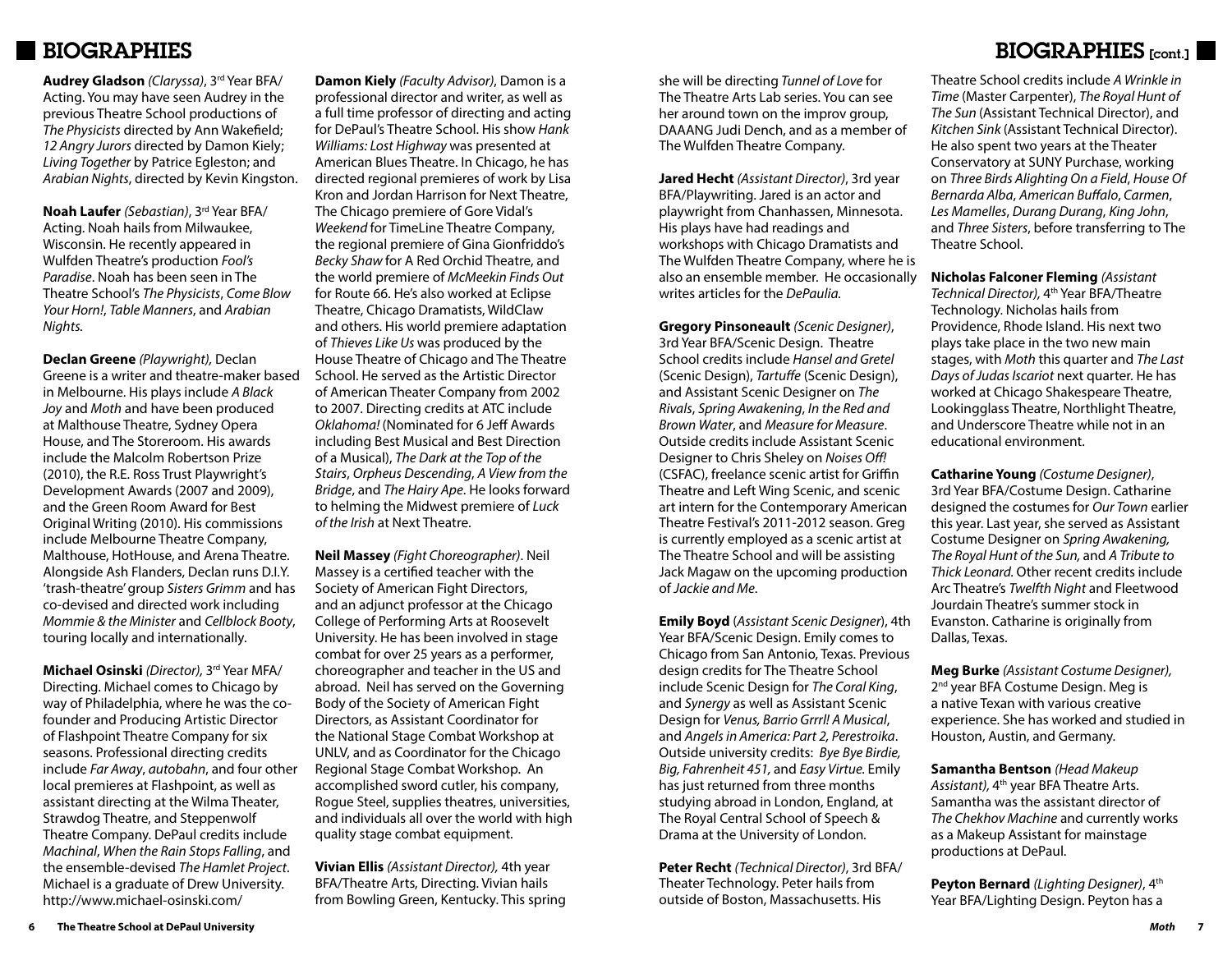## MISSION STATEMENT

## BIOGRAPHIES [cont.]

diverse portfolio of experience - several shows at The Theatre School (*Our Town, In the Red and Brown Water*, *Trust, Stardust, Contractions*), and live events such as Wavefront Music Festival.

**Zak Malsich** *(Assistant Lighting Designer)*, 4th Year BFA/Lighting Design. DePaul design credits: *The Last Days of Judas Iscariot* (April 2014), *Ironmistress, Hansel and Gretel, Kitchen Sink, LIGHT LAB, Breach, Celebrity Row,* and *Clybourne Park*. At home in Culver City, California, Zak is a founding member of SKITCo. (Straight Kickin' It Theatre Company) and the art collective Pacific Standard.

**Anthony Forchielli** *(Master Electrician),* 2nd year BFA/Lighting Design. Anthony hails from Bethlehem, Pennsylvania. Selected lighting design credits include: *The Happy Elf*, *The Hobbit*, *The Little Prince*, (Pennsylvania Youth Theatre) and *As You Like It* and *Twelfth Night* (Allentown Shakespeare in the Park).

**Kami Siu** *(Sound Designer)*, 4th Year BFA/ Sound Design. Kami is a native of Las Vegas, Nevada, who came to Chicago to pursue her interest in sound. Her previous design credits include *The Hothouse*, *The Misanthrope*, co-designing *I Am Bradley Manning*, *Lizzie Bright and the Buckminster Boy*, as well as *The Coral King*. Outside credits include designing Porchlight's ElectionFest and working as an A2 at Chicago Shakespeare Theater on *Beauty and the Beast* and *Shrek*. Her final design credit for The Theatre School is *Moth.*

**Kevin A Cushman** *(Assistant Sound Designer),* 3rd year BFA/Sound Design. Kevin previously attended the University of Illinois at Urbana-Champaign where he designed *Reefer Madness* at the Armory Free Theatre and assisted on *The Illusion* and Dance at Illinois' 2012 February Dance and Studio Dance II. Most recently, he was the Assistant Designer for the The Theatre School's production of *Machinal* as well as the Designer for *Contractions* and *Hansel* 

**Spencer Batho** *(Sound Technician)*, 2<sup>nd</sup> Year BFA Sound Design.

**Matthew T. Messina** *(Dramaturg),* 4th year BFA/Dramaturgy/Criticism. Matthew hails from Connecticut and is a proud graduate of the Greater Hartford Academy of the Arts. Some previous Theatre School credits include *The Death of Gaia of Divine*  (Assistant Director)*, When The Rain Stops Falling* (Assistant Director*), Angels in America Part II: Perestroika* (Dramaturg), and *A Tribute to Thick Leonard* (Dramaturg).

**Shannon Daly** *(Assistant Dramaturg),* 3rd year BFA/Theatre Arts; minor: Hospitality Leadership. Previously, Shannon has worked as the Assistant Dramaturg on *Lizzie Bright and the Buckminster Boy* at The Theatre School. She was also a Production Assistant on *Re-Animator the Musical* at the New York Musical Theatre Festival. In addition to *Moth*, she is currently serving as dramaturg for Lauren Fields' immersive, devised lab show *The Horror!*, Special Event Intern at Remy Bumppo Theatre Company, and Comedy Coordinator for DePaul Activities Board.

**Belinda Bing** *(Stage Manager),* 4th Year BFA/Stage Management. Belinda hails from St. Louis, Missouri. Theatre School credits include stage managing *A View from the Bridge*, *The Mexican as Told by Us Mexicans*, and *Lizzie Bright and the Buckminster Boy*. She also has been Assistant Stage Manager on *The Secret Garden*, *Medea*, *Nancy Drew and the Sign of the Twisted Candles*, and *The Rivals*. Belinda is a company member of The Arc Theatre and The Wulfden Theatre  $Co<sub>1</sub>$ 

**Aiden Kent** *(Assistant Stage Manager),* 1<sup>st</sup> year BFA/Stage Management. Aiden hails from Denver, Colorado. Recent credits include *Spring Awakening* (Ingnite Theatre), *The Front Page* (Spotlight Theatre Company) and *Baby* (Cherry Creek Theatre Company).

The Theatre School at DePaul University educates, trains, and inspires students of theatre in a conservatory setting that is rigorous, disciplined, culturally diverse and that strives for the highest level of professional skill and artistry.

A commitment to diversity and equality in education is central to our mission. As an integral part of the training, The Theatre School produces public programs and performances from a wide repertoire of classic, contemporary, and original plays that challenge, entertain, and stimulate the imagination. We seek to enhance the intellectual and cultural life of our university community, our city, and the profession. For admissions information, telephone (773) 325-7999 or 1-800-4-DEPAUL.

### **CHICAGO PLAYWORKS FOR FAMILIES AND YOUNG AUDIENCES**

Chicago Playworks offers a live theatre experience to students, teachers and parents in the Chicago metropolitan area. It is our mission to provide theatre for children that reflects their experiences in a contemporary, multi-ethnic, urban environment.

Founded as the Goodman Children's Theatre in 1925, Chicago Playworks is the city's oldest continuously operating children's theatre. It has been the first theatre experience for audiences of Chicago's young people for more than seven decades and was one of the first major theatres for children in the United States. In 1997 and again in 2003, Chicago Playworks was honored by the Illinois Theatre Association with the Children's Theatre Division Award, for its outstanding long-term contribution to children's theatre. In 1980, Chicago Playworks was awarded the prestigious Sara Spencer Award by the Children's Theatre Association of America (now the American Alliance for Theatre and Education).

Chicago Playworks is a vital aspect of the training at The Theatre School at DePaul University. Students gain pre-professional experience in an extended run before a most demanding and appreciative audience. Chicago Playworks presents three unique productions to more than 35,000 young people each season and has entertained more than 1 million schoolchildren and families since 1925.

## HISTORY **N**

The Theatre School at DePaul University was founded as the Goodman School of Drama in 1925, made possible by a gift of \$250,000 from William and Erna Goodman to the Art Institute of Chicago. The gift was in memory of their son, Kenneth Sawyer Goodman, a playwright. Kenneth dreamed about opening a theatre that combined a repertory company with a dramatic arts school, where classes would be taught by professional artists and actors.

In 1975 The trustees of the Art Institute of Chicago voted to phase out the Goodman School of Drama over a three-year period. Luckily, DePaul University stepped in and embraced the Goodman School of Drama to keep alive a tradition of dramatic programming. DePaul's first theatre, The College Theatre, opened on the Lincoln Park Campus in 1907.

Throughout the years, The Theatre School at DePaul University has grown in reputation and stature. Our new home at Fullerton and Racine opened in September 2013 and was designed by the internationally renowned architect César Pelli and his firm Pelli Clarke Pelli Architects.

**To learn more about our history, please visit theatre.depaul.edu**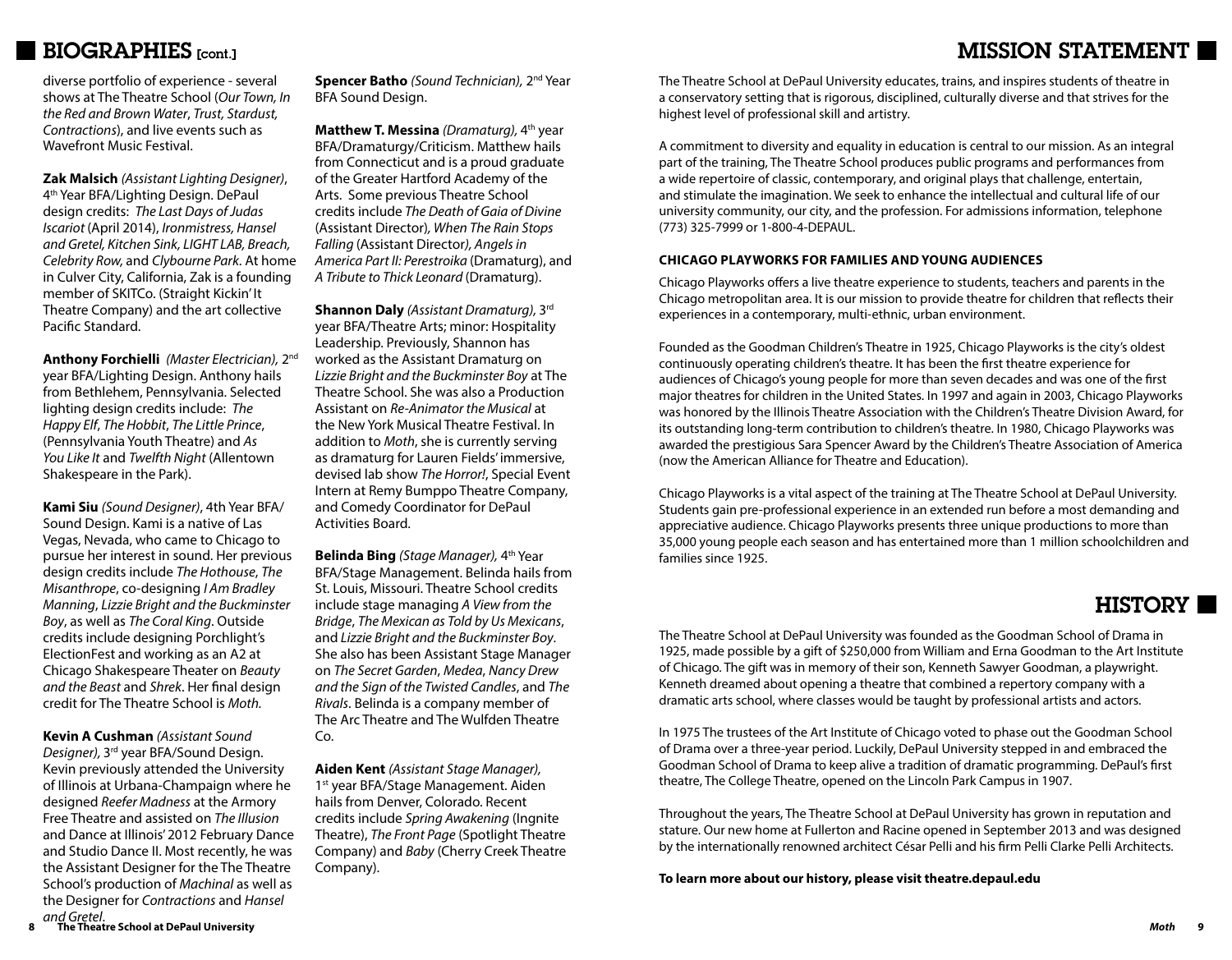## **THE THEATRE SCHOOL BOARD**

#### **Sustaining Members**

Mary Spalding Burns, *Chair* Sondra Healy, *Chair Emeritus* Joseph Antunovich Kathleen M. Bette Kyle A. DeSantis David W. Dunning Whitney A. Lasky Don McLean Irene Michaels Brian Montgomery Carol Morse Penny Obenshain Vonita Reescer

Merle Reskin Hank Richter Trisha Rooney Alden Joseph Santiago Jr. Patricia Costello Slovak Rev. Monsignor Kenneth Velo

### **Professional Associates**

Paula Cale Lisbe Scott L. Ellis Samantha Falbe Scott Falbe Zach Helm

Criss Henderson Paul Konrad Amy K Pietz John C. Reilly Charlayne Woodard Denniz Zacek

### **Honorary**

**Board Members** John Ransford Watts Joseph Slowik Lord Piers Wedgwood

## DEPAUL UNIVERSITY ALUMNI

The Office of Alumni Relations provides many opportunities to help graduates maintain a lifelong connection to classmates and the university. Alumni can connect with current students, participate in volunteer opportunities and attend a variety of events and programs throughout the year and across the country. For more information about the alumni community, please visit alumni.depaul.edu or call (800) 437-1898.

## HONOR ROLL OF DONORS

Listings in the honor roll reflect contributions and pledge payments made to The Theatre School between July 1, 2012 and June 30, 2013. If you are interested in making a gift to support student scholarships, programs, or the new Theatre School building, please contact Elizabeth Soete, Assistant Vice President of Development, at 312/362-7148 or esoete@depaul.edu.

#### **President's Club**

Gifts of \$1,000 and above annually qualify for membership in the President's Club, DePaul's honor society of donors.

\*\$1,000,000+ lifetime giving to DePaul University

+ Donor has made a special philanthropic pledge to DePaul University ~ Denotes President's Club membership, which reflects total giving to DePaul

Grafx

Mr. and Mrs. Harry Harczak

Scott Ellis, GSD '78 Exelon Corporation

### **Alumni & Friends**

**\$50,000 + Fr. McCabe Circle** Anonymous (1)

Sondra Healy, GSD '64 (Life Trustee) & Denis Healy Dr. Bella tItkin-Konrath (dec.),

GSD '43

#### **\$25,000-\$49,999 Fr. Levan Circle**

Allstate Insurance Co. Kathleen Bette & Gerhard Bette Helen Brach Foundation \* + Geico PNC Bancorp, Inc. \*

PNC Financial Services Group, Inc. Segal Family Foundation Carole Segal & Gordon Segal Rev. Charles Shelby, C.M., MS '72 \*

### **\$10,000-\$24,999**

**Fr. Corcoran Circle** Anonymous (1) Antunovich Associates, Inc. Leslie Antunovich & Joseph Antunovich Bob Arthur Mary and Joseph Burns ComEd \* Richard Driehaus, BUS '65; MBA '70; DHL '02 (Life Trustee) & Inese Driehaus\* Richard H. Driehaus Charitable Lead Trust \* Toni Dunning & David Dunning

Fidelity Charitable Gift Fund \* Focus Lighting, Inc. Paul Gregory, GSD '73 Stana Katic Malcolm Lambe, JD '84 & Linda Usher Magellan Corporation National Philanthropic Trust Penny Obenshain & William Obenshain R4 Services Merle Reskin Charitable Fund Merle Reskin \* Trisha Rooney-Alden Lady Valerie Solti **\$5,000-\$9,999 Fr. O'Connell Circle** Anonymous (1) Bulley & Andrews, LLC Chicago Drama League The Cleveland Foundation John Craib-Cox +

Kitty Culbert, MED '04 & John Culbert Dennis Dugan, GSD '69 The Edgewater Funds Jennifer Faron, BUS '94; MBA '05 & Michael Faron Andi Gordon & Jim Gordon Jack Greenberg, BUS '64; JD '68; DHL '99 (Trustee) & Donna Greenberg \*

Warren Hayford Illinois Tool Works, Inc. Edgar Jannotta James Jenness, BUS '69; MBA '71; DHL '06 (Trustee) & Sharon Jenness \* Bob & Linda Kozoman + Whitney Lasky & Jerry Lasky Don McLean Northern Trust Corporation Pelli Clarke Pelli Architects, Inc. Charles Rhodes Nancy Rick-Janis, MBA '93 & Robert Janis, SNL '82; MS '86 Sarah Siddons Society, Inc. Stephen Sever, LAS'73 Steven Simpson Patricia Slovak Staples, Inc. Chris P. Stefanos Associates, Inc. Chris Stefanos Steppenwolf Theatre Co. US Bank W. E. O'Neil Construction Co. Kenneth A. Lattman Foundation,

### **\$2,500-\$4,999**

**Fr. O'Malley Circle** Rochelle Abramson, MED '89 & Elliott Abramson Monica Abramson-Lyons, THE '87 & Daniel Lyons, MUS '83; MM '91 Carol Bernick Carol Lavin Bernick Family Foundation Lawrence Bundschu Jane Doyle & Lawrence Doyle F. E. Moran, Inc.

Inc. Richard Lightfine Janet C. Messmer Brian Montgomery, JD '89 Roberto Romo, LAS '82 & Jane Irwin Schiff Hardin, LLP Robert Shook, GSD '72 & Leslie Shook +

Linda Sieracki & Richard Sieracki Thomas Tryon, THE '88 Ted Wass, GSD '75 & Nina Wass Ted Wolff

**\$1,000-\$2,499 Vincentian Circle** Anonymous (1)

Teresa Aguilera, THE '98 & Michael Castillo Abena Apea Patricia & Robert Ball Mr. & Mrs. Norman Bobins The Robert Thomas Bobins Foundation Lois Brennan \* William Brown, MFA '89 Friends of Edward M. Burke Justice Anne Burke, SNL '76; DHL '05 & Alderman Edward Burke  $Sr$ . LAS '65; JD '68 + Elizabeth Cadwallader Cannon Design Jim Cavanaugh, GSD '67 Chapman & Cutler, LLP Joyce Chelberg Emily Chew & Robert Murphy

John Jenkins & Nan Cibula-Jenkins Jonathan Meier, GSD '85 & Jill Dean & Judy Corrin Christopher Countryman Direct Action Counseling Walt Disney Company Foundation Brigid Duffy, GSD '65 & Charles Gerace, GSD '66 Ernst & Young Foundation Herbert Felsenfeld, GSD '63; GSD '65 & Gail Newman Kevin Fortwendel Chet Grissom, THE '87 Lois Hubbard Valorie Hubbard, GSD '84 Maureen Huntley, GSD '82 & Paul Sheahen William Ibe, LAS '80 Devora Jacobs, THE '89 & Seth Jacobs, MFA '89 Anthony Johnson, THE '95 & Candace Johnson Melanie Johnston & Tyler Johnston Larry Kugler James Luebchow Eileen Massura, CSH '63 Martha Melman & Richard Melman Richard & Martha Melman Foundation Millard Group, Inc. Cathleen Osborn & William Osborn Dr. Kathleen Owens, MED '71 Grant & Margi Palmer Joseph Ponsetto, EDU '78; JD '82 & Jean Lenti Ponsetto, EDU '78 + Kimberly Pross, THE '98 PSEG Thomas Reedy Jane Sahlins & Bernard Sahlins (dec.) Rosemary Schnell + Amy Shelly Charles Smith Elizabeth Soete & Raymond Narducy Ted Sprague Harrison I. & Lois M. Steans Family; Harrison Steans, DHL '05 (Life Trustee) \* Dana Stonecipher Lois Stratemeier, LAS '53 Thornton-Tomasetti Group, Inc. Abigail Tierney Susan Vargo, THE '98 & Matt Holliday Monsignor Kenneth Velo **\$500-\$999** Anonymous (1) Jon Andrews Robert Berner Jr. Dr. GianMario Besana ~ Christine Binder Jay Braatz, EdD ~ John Bridges Gisela Brodin-Brosnan Mark Burns & Linda Burns, MA  $'11 -$ Sean Eshaghy Josh Grossman Mark L. Hawkins, BUS '01; MBA  $'06 \sim$ Louise Heckman & Gregory Mark  $+\sim$ Elizabeth Hollendoner, MBA '03 ~ Bernadette Janisch James Jensen Paul Klug Rachel Kraft Gerald McLaughlin ~ John McNicholas, CSH '80 & Leslie McNicholas ~

Meier Joan Meister & Dr. Richard Meister ~ Peoples Gas Carol Post Prof. Decorating & Painting, Inc. Jon & Sarah Rathbone, MS '08 ~ Gregory Reger, BUS '73 Larry Rogers Sr., JD '83; DHL '09  $(T_{\text{futoff}})$  ~ Mary Sander, GSD '60 & Peter Sander Donald Schiller, JD '66 & Eileen Schiller +  $\sim$ SchulerShook, Inc. Laura Shallow Gerald Smith Tylk Gustafson & Associates, Inc. Phil Varchetta, BUS '49 ~ Phil Varchetta & Associates Catherine Weidner Weiss & Company, LLP Dr. & Mrs. Ray Whittington ~ WMA Consulting Engineers, Ltd. **\$250-\$499** Anonymous (3) Narda Alcorn, THE '92 Erica Arvold, THE '91 & Ted Chapman E. M. Baisch Jennifer Beck, MED '07 & Jason Beck, THE '98 Dr. Lloyd Blake & Becky Borczon, GSD '78 Russell Bruzek, GSD '64 Dr. Margaret Burke, EDU '83; MA '85 Stephanie Oberhausen & Andrew & Patrick Burke, MST '87 ~ Caileen Crecco Susanne Dumbleton, PhD & Dr. William Dumbleton ~ Lee Anne Fahey, GSD '66; GSD '73 Dr. & Mrs. Joseph R. Ferrari & Family Felicia Filbin, LAS '81 Goldman Sachs & Co. Maria Goodman & Albert Goodman Tracy Krauchun, SNL '05: MS '10 ~ Sandra LaPorte, SNL '04 M. J. Larrabee Alexis Links, THE '11 ~ Julie Maier James McDonald Dr. Susie Millard Sara & Leo Acosta ~ Hamoda Mohamad, LAS'11 ~ Marilyn Morrill Lynne Palmer, THE '89 Cindy Peterson Marion Recht Alan Salzenstein Alexander Shusko, MST '83 Keith Smith, THE '89 Michele Smith Spaceco, Inc. Kurtis Todd, MS '07; MS '12 ~ Albert Tucci, GSD '70 Amanda Van Zee, MBA '06 & Craig Zimmerman Chester Wilczak, BUS '58; MBA '62 Derrick Winding, SNL '12 & Shannon Stone-Winding ~ Andrea Wynne Noelle Thomas, THE '99 Janet Trzaska Kristin Ulrich, THE '93 James Vick Dr. John Ransford Watts & Joyce Annette Wilson ~ Patricia Winston, GSD **Up to \$99** Anonymous (3) The Boeing Co. Susan Breeze, GSD '67; GSD '68 Joshua Buchanan Rafael Castellanos, BUS '87 Rose Charone, GSD '48

**\$100-\$249** Anonymous (1)

40 Churchill Patrizia Acerra Alana Arenas, THE '02 Eugene & Antonia Beiriger William Bennett (Trustee) & Susan Bennett + Darren Bochat, THE '91 Jeffrey Bruckerhoff, THE '94 Barry Brunetti, MFA '98 P. J. Byrne, MFA '99 Donald Casey Jr. & Christine Casey ~ Rob Chambers, MFA '93 Anida Cohen Tessa Craib-Cox (dec.) Crouch-Seranko Masonry, LLC Carole Doris, JD '76 & Dr. Peter Doris FRG Enterprises, Inc. Anastasia Gonzalez & Gilbert Gonzalez Fred Gumbinner Karin Gumbinner Sara Hays & John Mitchell Todd Hensley Alison Jackson Jim Jankowski Arnold Kranz, BUS '66 William Kusack Jr., MBA '78 (Trustee) ~ Charles Letts, GSD '73 Denise Mattson, MA '96 & Steven Levin ~ Marilyn McKenna & William **McKenna** Dawn G. McKesey Irene Michaels David Mold, MFA '97 Martin & Erin Moran ~ Julia Neary, THE '90 .<br>Oberhausen Christopher Peak, MFA '04 Kathryn Pieper & Vincent Barone Francesca Rollins, MFA '87 David Saltiel Robin Schneider Julie Seranko Mindy Siebenaler & Alex Bopp Linda Sieracki & James Sieracki Mary Sieracki & Steven Sieracki Kevin Slaughter, GSD '79 Joseph Slowik, GSD '53 & Patricia Slowik Carri Speicher Johnson Kenneth Stemke, MS '88 Cynthia Summers & Bruce  $S$ ummers  $\sim$ Theatre for Young Audiences USA Jeannette Ertelt, GSD '54 Al Fenske, GSD '67; GSD '67 Jean Fiala Eric Fielding, GSD '76 & Cecelia Fielding Keith Fort, GSD '77; GSD '78 Sheila Frank, GSD '61 Lara Goetsch Jerrold Gorrell, GSD '65 & Jennie Gorrell Matthew Hune, THE '08 Wendy Irvine Tina Jasso Jay Kelly & Alicia Gonzalez Fred Kloese, MS '03 Alexa Kolb, THE '08

The Boeing Co.

Karen Thurston, THE '89 & Powell Alice Treyz, GSD '68 & Russell Treyz Walt Disney Company Foundation Peoples Gas PSEG

> Anonymous (1) American Airlines Chicago Bears Football Club Chicago Blackhawks Chicago Bulls Exelon Corporation Coral Gable, THE '08 Lorie McClure, MS '86; JD '88 Irene Michaels Brian Montgomery, JD '89 ~ Penny Obenshain & William Obenshain ~ PNC Bancorp, Inc. \* Penny Lane Hair Studios Stella Ramirez-McDermott ~

Tammy Cook Patricia Corcoran, THE '07 Jane Cox Bridget Dillon, MS '10 Lyman Dunning, GSD '69 Patrice Egleston

Thurston

L. Watts

## DONORS [cont.]

Michael Kristula, MUS '51 Anthony Li Fonti, LAS '71 Dina Lindenberg, MS '01 Gary Martin, MBA '93 Charles McCarter Jr., MS '67 Karen McDonnell Sara McKay & Dr. John McKay Pat Mikos Jeffrey Neal, MFA '87 Simone Olsen-Varela, THE '10 Marcia Opp & Jon Ekdahl Rick Paul, GSD James Pecora, THE '89 & Deborah Dudley Sarah Pitard, THE '07 Joshua Potts, LAS '97; MBA '04 Dorothy Purchase, GSD '52 Carlos Ramirez, CMN '07 Leah Reynolds Robert Rhinehart, LAS '67 Luke Ricca, THE '11 Lisa Riley Jessica Saletnik, THE '99 Patrick G. H. Schley Jennifer Schwartz Karen Sheridan, MFA '86 Julie Sieracki Marci Sieracki & Jeffrey Sieracki Wayne W. Smith Andrea Tichy, THE '07 US Bank Foundation Deborah White-Dabulskis, CSH '80; JD '84 John Wilke, GSD Lisa Woods, CMN '11

### **Matching Gifts**

Ernst & Young Foundation Goldman Sachs & Co. US Bank Foundation **Gifts-in-Kind** Toni Dunning & David Dunning ~

Wedgwood USA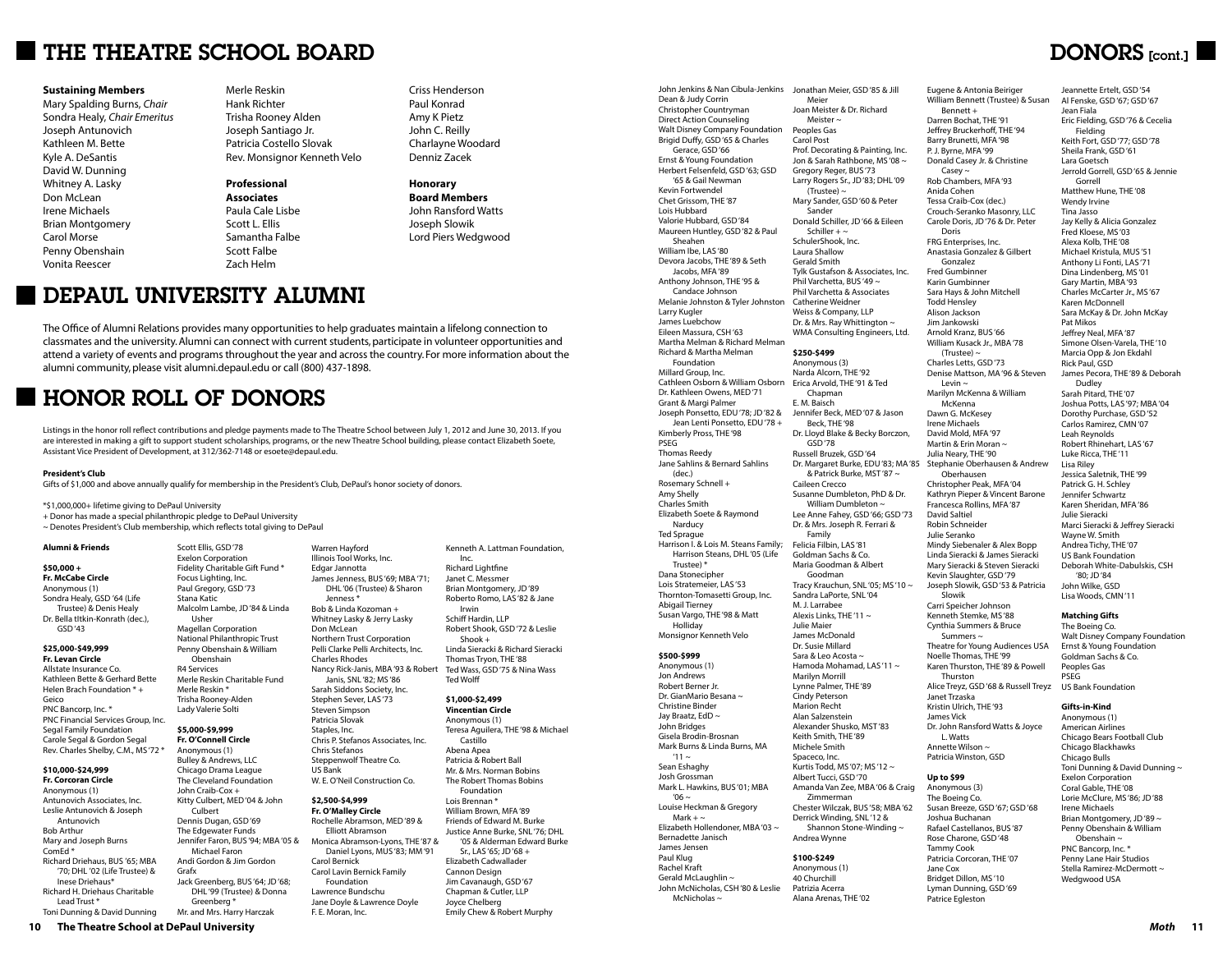## **THE THEATRE SCHOOL FACULTY/STAFF**

| <b>Technical Theatre</b> |
|--------------------------|
|                          |
|                          |

#### **ADMINISTRATION**

| and Public Relations                          |
|-----------------------------------------------|
|                                               |
|                                               |
|                                               |
| Director of Administration.                   |
| Alumni Relations                              |
|                                               |
|                                               |
| Joshua Maniglia Technical Operations Manager  |
|                                               |
| Andrea Tichy Manager of PR and Special Events |
|                                               |
|                                               |
|                                               |
|                                               |

### **ACTING & DIRECTING**

|                         | Trudie Kessler Head of Undergraduate Acting |
|-------------------------|---------------------------------------------|
|                         |                                             |
|                         | Artistic Director Chicago Playworks         |
| Greg Allen              | Jane Drake Brody                            |
| <b>Andrew Gallant</b>   | Linda Gillum                                |
| Noah Gregoropolous      | John Jenkins                                |
| Nick Johne              | Damon Kiely                                 |
| Susan Messing           | <b>Matt Miller</b>                          |
| <b>Rachel Patterson</b> | Joseph Slowik, emeritus                     |
| Sigrid Sutter           | Ann Wakefield                               |
| Catherine Weidner       |                                             |
|                         |                                             |
| MOVEMENT                |                                             |

| Pam Chermansky    | Laura Dixon               |
|-------------------|---------------------------|
| Kristina Fluty    | Vanessa Greenway          |
| Gabriel Halpern   | Natasha Julius            |
| Camille L'Italien | <b>Neil Massey</b>        |
| Alie McManus      | Kimosha Murphy            |
| Julia Nearv       | <b>Nick Sandys Pullin</b> |

Clifton Robinson Mary Schmich

#### **VOICE AND SPEECH**

|                    | Claudia AndersonHead of Voice and Speech |
|--------------------|------------------------------------------|
| Deb Doetzer        | <b>Mark Elliott</b>                      |
| Phyllis E. Griffin | Trudie Kessler                           |
| Phil Timberlake    |                                          |

#### **DESIGN**

|                               | Nan Cibula-Jenkins Head of Costume Design |
|-------------------------------|-------------------------------------------|
|                               |                                           |
|                               |                                           |
| Jeff Bauer                    | Anna Henson                               |
| <b>Todd Hensley</b>           | Nick Keenan                               |
| Jason Knox                    | Jack K. Magaw                             |
| <b>Henrijs Priess</b>         | Janice Pytel                              |
| <b>Birgit Rattenborg-Wise</b> | Noelle Thomas                             |

#### **TECHNICAL THEATRE**

|                          | Janet C. Messmer Head of Costume Technology |
|--------------------------|---------------------------------------------|
|                          | Narda E. Alcorn  Head of Stage Management   |
| Jason Brown              | <b>Richard Bynum</b>                        |
| <b>David Castellanos</b> | <b>Kevin Depinet</b>                        |
| Christine D. Freeburg    | Joel Hobson                                 |
| Ed Leahy                 | David Naunton                               |
| Courtney O'Neill         | <b>Russell Poole</b>                        |
| Michael Rourke           | Jim Savage                                  |
| Noelle Thomas            | Alden Vasquez                               |

### Laura Whitlock **THEATRE STUDIES**

|                      | Marcie McVayHead of Theatre Management  |
|----------------------|-----------------------------------------|
|                      |                                         |
|                      | Alan SalzensteinHead of Arts Leadership |
|                      |                                         |
| Suzanne Bizer        | Aaron Carter                            |
| <b>Tosha Fowler</b>  | Criss Henderson                         |
| Jim Jensen           | Chris Jones                             |
| Jan Kallish          | Jay Kelly                               |
| Kristin Leahey       | Ernie Nolan                             |
| <b>Bill O'Connor</b> | Tanya Palmer                            |
| Coya Paz-Brownrigg   | Maren Robinson                          |
| Roche Schulfer       | Geoffrey Jackson Scott                  |
| Sandy Shinner        |                                         |

**LIBERAL STUDIES** Bea Bosco David Chack Shanesia Davis<br>Kevin Fox Jason Fliess Kevin Fox Carolyn Hoerdemann<br>Ryan Kitley Suzanne Lang<br>James McDermott Reggie Lawrence Figures McDermotics McDermotics James McDermotics McDermotics McDermotics McDermotics McDermot<br>Chris Peak Dan Moser Chris Peak James Sherman

### **TECHNICAL STAFF**

| Dawn G. McKesey Assistant Costume Shop Manager        |
|-------------------------------------------------------|
| Aaron Pijanowski Theatre Assistant Technical Director |
|                                                       |
|                                                       |
|                                                       |
|                                                       |
| Wayne W. SmithProperty Master, Safety Officer         |
|                                                       |
|                                                       |
|                                                       |

#### **AUDIENCE SERVICES**

| Anna Bosy Theatre School House Manager          |
|-------------------------------------------------|
|                                                 |
|                                                 |
| LaKisha Jackson Chicago Playworks House Manager |
| Linda RM Jones Group Sales Representative       |
|                                                 |
|                                                 |

## 2013-2014 SEASON & ACCESS PERFORMANCES

### CHICAGO PLAYWORKS FOR FAMILIES AND YOUNG AUDIENCES

*at DePaul's Merle Reskin Theatre*

### *Number the Stars*

based on the book by Lois Lowry adapted by Dr. Douglas W. Larche directed by Ernie Nolan January 18 – February 22, 2014 *Audio Description* Saturday, 2/1/14, at 2:00 PM *ASL Interpreted* Friday, 2/14/14, at 10:00 AM *ASL Interpreted/Ice Cream Social*  Sunday, 2/16/14, at 2:00 PM

### *Jackie and Me*

by Steven Dietz directed by John Jenkins April 8 – May 10, 2014 *Audio Description* Saturday, 4/19/14, at 2:00 PM *ASL Interpreted* Friday, 5/2/14, at 10:00 AM *ASL Interpreted/Ice Cream Social* Sunday, 5/4/14, at 2:00 PM

### THE THEATRE SCHOOL

*at The Theatre School's new facility in Lincoln Park*

### *Moth*

by Declan Greene directed by Michael Osinski February 14 – 23, 2014 (previews 2/12 & 2/13)

### *The Last Days of Judas Iscariot*

by Stephen Adly Guiris directed by Lisa Portes April 18 - 27, 2014 (previews 4/16 & 4/17) *Audio Description* Friday, 4/25/14, at 7:30 PM *ASL Interpreted* Sun, 4/27/14, at 2:00 PM

### *The Scavengers*

by Lucas Baisch directed by Bonnie Metzger May 9 – 18, 2014 (previews 5/7 & 5/8)

### *What Happened in Pinkville?*

*A Cubist Investigation of the Massacre of My Lai* An ensemble piece to be performed by MFA III actors by Greg Allen directed by James Bohnen May 16 - 25, 2014 (previews 5/14 & 5/15) *Audio Description* Friday, 5/23/14, at 7:30 PM *ASL Interpreted* Sunday, 5/25/14, at 2:00 PM

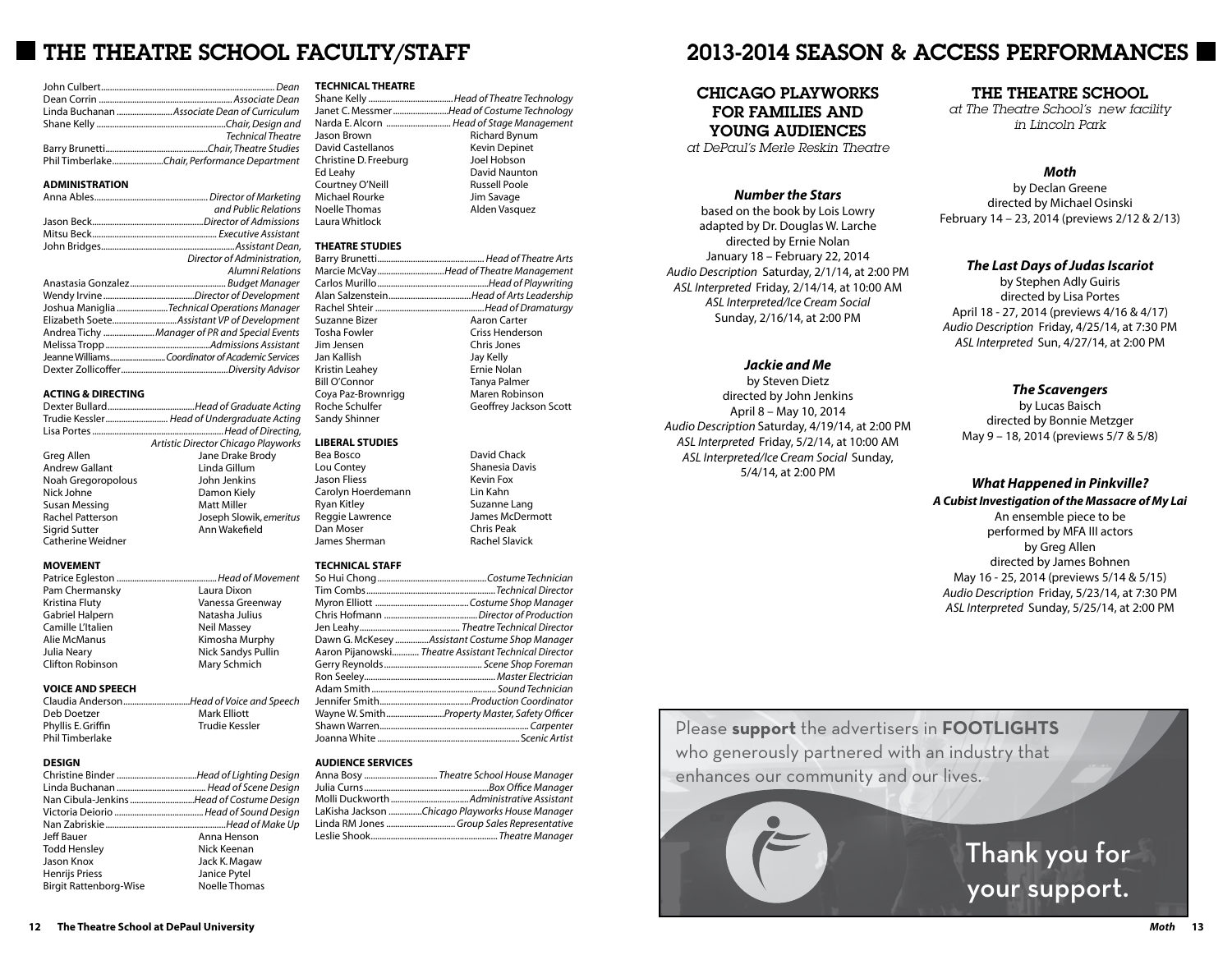## ALUMNI FACTS

### **THE THEATRE SCHOOL ALUMNI WORKED AT:**

- 139 Chicagoland area theatre companies
- 65 theatre companies on the West Coast
- 57 theatre companies on the East Coast
- 39 theatre and film festivals internationally
- 76 schools including The American Film Institute, The Art Institute of Chicago, Columbia College, Columbia University, Harvard, University of Houston School of Theatre, NYU, Notre Dame, Oakland University, School at Steppenwolf, UC Irvine, University of Chicago, USC School of Theatre, and Yale University.
- 42 states and 14 countries other than the U.S. including Canada, England, France, Germany, Honduras, India, Japan, Kenya, Korea, The Netherlands, Spain, Sweden and Switzerland.

### **OUR ALUMS:**

- hold 28 positions as Artistic or Co- Artistic Directors of theatres
- have multiple television shows in syndication including *The Oprah Winfrey Show, The Sopranos,*  and *The X-Files.*
- worked on over 300 theatre productions worldwide
- worked with over 25 production companies including 20th Century Fox Productions, Disney, MGM, Miramax, New York Stage and Film, Saturn Films, Sony Pictures, Spyglass Entertainment, Tribeca Productions, and Warner Brothers Pictures.
- worked on at least 24 commercials or voiceovers for products including American Family Insurance, Cartoon Network, Chevy Volt, Crown Royal, Dannon, Hyundai, Kraft, L'Oreal, McDonald's, Mountain Dew, Pillsbury, Staples, Taco Bell, Verizon, and Xbox.
- were featured in numerous articles in publications including *American Theatre Magazine, Chicago Reader, Chicago Sun-Times, Chicago Tribune, Entertainment Weekly, Esquire, The Huffington Post, The New York Times, The New Yorker, USA Today* and *The Wall Street Journal.*
- were recognized with 43 awards or nominations, including the Black Theatre Alliance Award, Emmy Award, Fulbright Scholarship, Humanitas Prize Fellowship, Jeff Award, Jonathan Larson Grant, Princess Grace Award, Tony Award, and the Windham-Campbell Literature Award.
- have also become assistant library directors, business owners, DJs, entrepreneurs, floral shop managers, lawyers, magicians, mountain climbing tour guides, musicians, outreach program instructors, personal trainers, and more.

For all the info see The Theatre School News at theatre.depaul.edu/tsn

### TV & WEB

Alums worked on at least 32 different television networks including ABC, FX, Disney, CBS, Nickelodeon, CW, Bravo, MTV, Showtime, BBC, TBS, NBC, VH1, HBO, and Fox; on 85 different programs and webisodes including:

| Archer               | The Middle              |
|----------------------|-------------------------|
| <b>Bates Motel</b>   | <b>Modern Family</b>    |
| Californication      | Rookie Blue             |
| Castle               | <i><b>Shameless</b></i> |
| Chicago Fire         | <b>The Simpsons</b>     |
| Criminal Minds       | True Blood              |
| Elementary           | Two and a Half Men      |
| Girls                | Two Broke Girls         |
| Hannihal             | <b>Vampire Diaries</b>  |
| The LA Complex       | <b>Under the Dome</b>   |
| The League           | The Walking Dead        |
| <b>The Mentalist</b> |                         |

### **THEATRE**

Alums worked on more than 25 Broadway shows and/or national tours including:

> *Cirque du Soleil The Fantasticks*

*Ghost: The Musical* 

*The Lion King Matil* 

*The Giant Mechanical* 

| Anything Goes<br><b>Billy Elliot</b>          | The Mystery of<br><b>Edwin Drood</b> |
|-----------------------------------------------|--------------------------------------|
| Cirque du Soleil                              | Nice Work If You Can<br>Get It       |
| The Fan <del>tasticks</del><br><b>Follies</b> | Once                                 |
| host: The Musical                             | Spiderman:<br>Turn Off the Dark      |
| Godspell<br><b>Kinky Boots</b>                | Who's Afraid of<br>Virginia Woolf?   |
| The Lion King                                 | Wicked                               |
| atilda the Musical                            |                                      |

### FILM

Alums worked on over 100 films including:

| Jeff Who Lives at Home |
|------------------------|
|                        |
|                        |
|                        |
|                        |
|                        |
|                        |
|                        |
|                        |

In the 2012-2013 season:

- Over 27,000 people attended a performance of Chicago Playworks or The Theatre School Showcase, and 1,137 people purchased tickets to a Theatre School production for the first time.
- The work of our faculty, staff and alumni was mentioned in over 450 articles and listings in the Chicago area, across the US, and internationally.
- Faculty and staff members performed, designed, directed or collaborated on over 140 productions and live events.
- Faculty and staff were featured contributors or writers for over 27 scholarship journals, publications, and other writing activities, and led or participated in over 28 workshops, community committees, panels, lectures, and conferences.
- In 2013, we reached 2,000 fans on Facebook. Most of them are from Chicago, LA and New York City. Our other top "fan hubs" in the US include: Atlanta, Austin, Brooklyn, Boston, Houston, Orlando, Seattle, and San Francisco.
- Our Facebook fans engaged 16,647 times, either by sharing a post, a clickthrough from a posted link, or a story that they created about us.
- Our Facebook fans viewed over 5,300 photos and shared our status updates over 160 times.

### **Find us online and join the conversation!**

| <b>Ewitter</b> @TheTheatreSchool                  |
|---------------------------------------------------|
| facebook. The Theatre School at DePaul University |
| <b>Instagram</b> TheatreSchoolDePaul              |

## THEATRE SCHOOL STATS AND FACTS